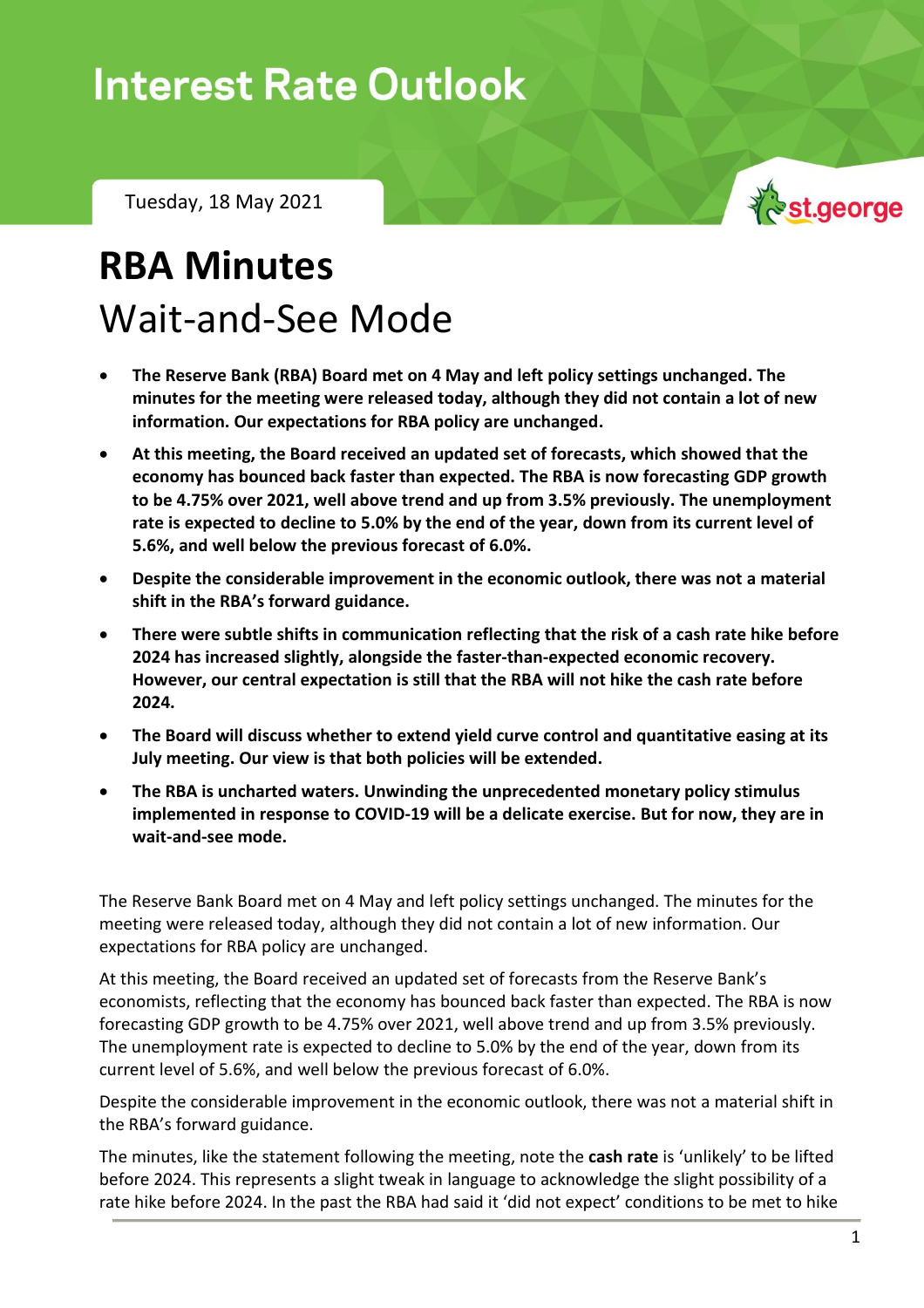the cash rate until 2024.

The minutes also acknowledge that some market participants expect the cash rate to begin increasing in 2023, in contrary to the RBA's guidance. This expectation is reflected in the increase in yields on some three-year financial instruments since the start of 2021, like swaps.

These shifts in communication reflect that the risk of a cash rate hike before 2024 has increased slightly alongside the faster-than-expected economic recovery. However, our central expectation is still that the RBA will not hike the cash rate before 2024.

The minutes reaffirmed our expectations that **yield curve control** (YCC) and **quantitative easing** (QE) will be extended. Both of these policies are due to be discussed at the July meeting. There is ongoing debate about whether these measures will be extended and in what form. In reference to these policies, the minutes note that 'monetary policy would likely need to be highly accommodative for some time yet'. This language certainly does not appear to suggest that YCC or QE will be winding down any time soon.

The minutes also provided some colour on the risks to the forecasts. It is flagged that there is considerable uncertainty about household saving behaviour, and this could have material implications for economic growth. Households accumulated large saving buffers in the past year, and the extent to which households draw down on these savings will significantly impact consumption.

The RBA's central view is that consumption will be supported by the lifting of restrictions on services, further jobs growth, wealth effects from higher house prices and reduced uncertainty. However, the minutes note that if households instead opt to continue strengthening their balance sheets, including by paying down debt, this could soften growth relative to the baseline forecast.

The minutes also provided a little more colour on the debate raging around inflation with a discussion of the risks to the inflation profile. Central banks argue the coming pick up in inflation will transitory, while some market participants worry the increase will be sustained. On one hand, it is possible that price pressures could be slow to build because of inertia in wage- and price-setting practices. On the other hand, higher commodity prices, supply chain bottlenecks and labour shortages due to border closures could mean that wages growth and inflation pick up more rapidly than expected. We agree with the RBA and expect the increase in inflation will be transitory.

Finally, the minutes continued to emphasise the importance of sound lending standards amidst the boom in house prices. They also noted that some construction firms in the RBA's liaison program have reported cost pressures and delays to construction timelines due to difficulties in securing materials and labour.

The RBA is uncharted waters. Unwinding the unprecedented monetary policy stimulus implemented in response to COVID-19 will be a delicate exercise. But for now, they are in wait-and-see mode.

> **Matthew Bunny, Economist** Ph: 02-8254-0023